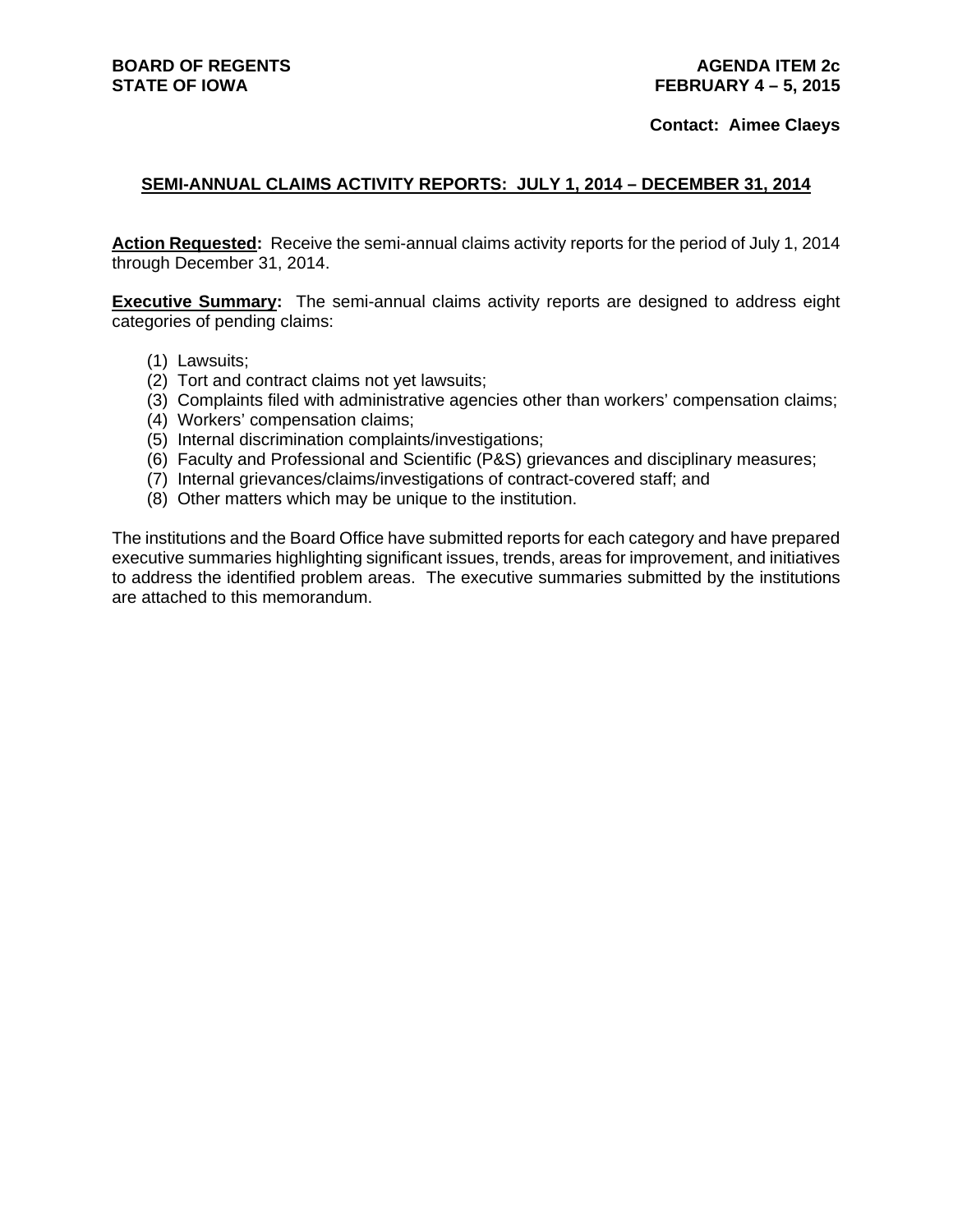### **Office of the Board of Regents, State of Iowa**

**Executive Summary:** The following table summarizes the number of cases, claims, complaints, and grievances applicable to the Board Office for the July 1, 2014 through December 31, 2014 time period, and compares those numbers to prior periods.

| <b>Type of Claim Pending</b> | 12/11 | 06/12 | 12/12 | 06/13 | 12/13 | 06/14 | 12/14 |
|------------------------------|-------|-------|-------|-------|-------|-------|-------|
| 1. Litigation                |       |       |       |       |       |       |       |
| 2. Contract and Tort Claims  |       |       |       |       |       |       |       |
| 3. Administrative Agencies   |       |       |       |       |       |       |       |
| 4. Workers' Compensation     |       |       |       |       |       |       |       |
| 5. Internal Discrimination   |       |       |       |       |       |       |       |
| 6. Faculty and P&S           |       |       |       |       |       |       |       |
| 7. Merit Grievances          |       |       |       |       |       |       |       |

## 1. **Litigation**

Developments, Trends and Reasons for Occurrence: Three lawsuits involving requests for judicial review of final agency action were pending during this reporting period. In the first case (Juweid – SUI), the Iowa Court of Appeals affirmed the District Court's decision dismissing the petition for judicial review. Petitioner filed an application for further review with the Iowa Supreme Court, which is currently pending. In the second case (Palo – ISU) the District Court ruled in favor of the petitioner and reversed the final decision of the Board of Regents. The Board's appeal to the Iowa Supreme Court is currently pending. In the third case (Tidriri – ISU) the District Court affirmed the final decision of the Board of Regents. As of the date of this report, petitioner has yet to appeal the District Court's decision.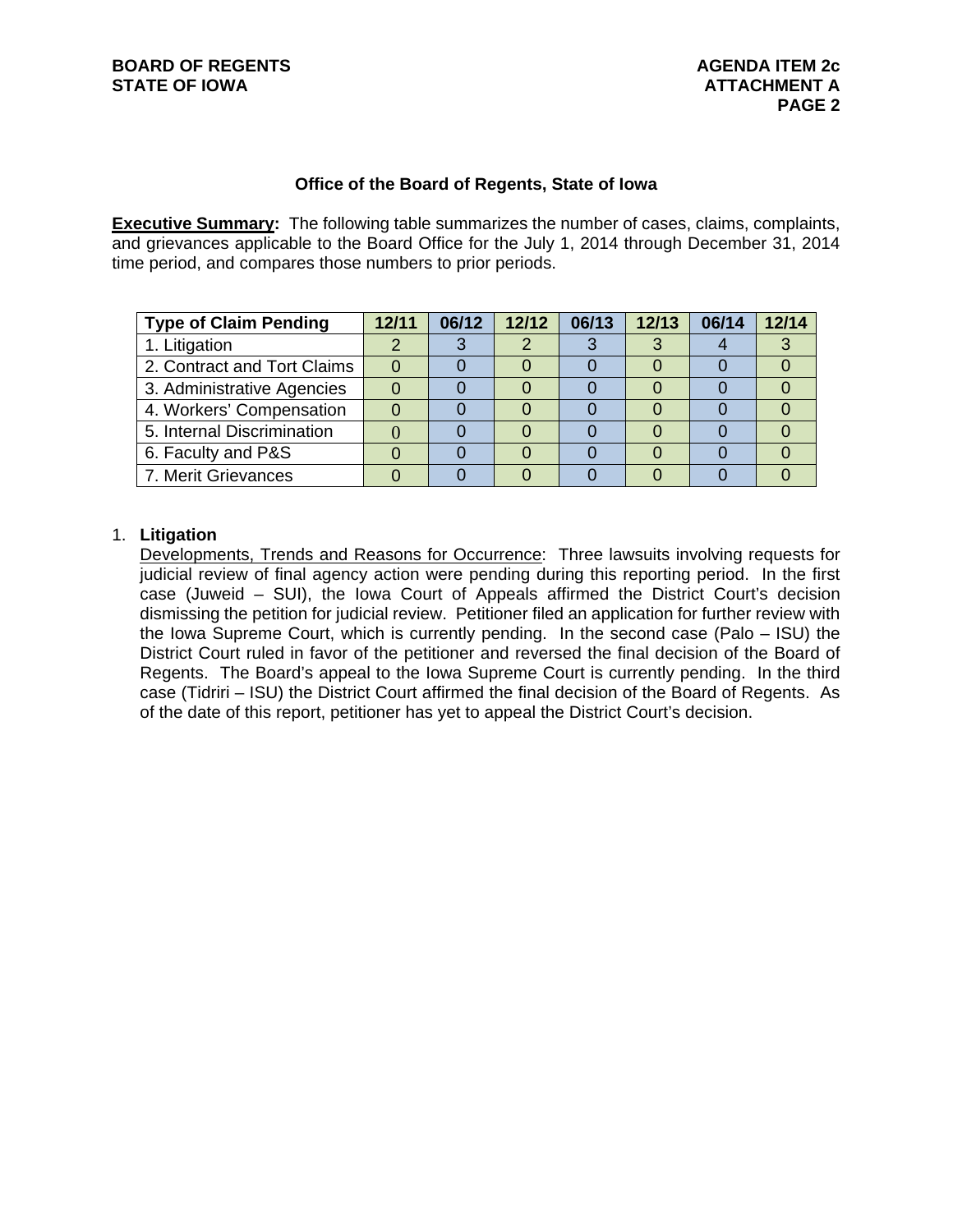### **University of Iowa**

**Executive Summary:** The following table summarizes the number of cases, claims, complaints, and grievances applicable to the University of Iowa for the July 1, 2014 through December 31, 2014 time period, and compares those numbers to prior periods.

| <b>Type of Claim Pending</b>                         | 12/11 | 06/12 | 12/12 | 06/13 | 12/13 | 06/14           | 12/14 |
|------------------------------------------------------|-------|-------|-------|-------|-------|-----------------|-------|
| 1. Litigation                                        | 25    | 25    | 24    | 29    | 25    | 22              | 22    |
| 2. Contract & Tort Claims                            | 7     | 10    | 12    | 6     | 10    | 6               | 6     |
| 3. Administrative Agencies                           | 12    | 15    | 21    | 23    | 24    | 25              | 22    |
| 4. Workers' Compensation                             | 687   | 712   | 795   | 749   | 736   | 730             | 854   |
| 5. Internal EOD Office Complaints                    | 16    | 13    | 9     | 8     | 6     | 9               | 4     |
| 6. Faculty and P&S Grievances &<br><b>Discipline</b> | 8     | 6     | 11    | 12    | 27    | 10              | 9     |
| 7. Merit Grievances                                  | 6     | 56    | 39    | 48    | 65    | 60              | 41    |
| 8. UIHC Tort Claims                                  | 21    | 15    | 23    | 24    | 17    | 12 <sup>2</sup> | 6     |
| 9. UIHC Lawsuits                                     | 29    | 26    | 32    | 27    | 27    | 30              | 35    |

### **1. Litigation**

Developments, Trends and Reasons for Occurrence: This report includes a listing of all lawsuits that were pending at any one time during the period of July through December 2014. Eight lawsuits were dismissed, settled, or otherwise adjudicated during this period and will be deleted from the next report. Four new lawsuits were filed. As of December 31, 2014, there are twentytwo active lawsuits. No significant trends can be identified.

### **2. Contract and Tort Claims**

Developments, Trends and Reasons for Occurrence: During this period, seven tort claims were denied, withdrawn, or settled and will be deleted from the next report. Seven new tort claims were filed. As of December 31, 2014, there are six pending tort claims. No significant trends can be identified.

This report includes a listing of pending Iowa Code Chapter 573 claims. One claim was paid and will be deleted from the next report, and one new claim was filed. As of December 31, 2014, there are five pending claims.

#### **3. Administrative Agencies**

Developments, Trends and Reasons for Occurrence: Ten administrative agency claims were settled or administratively closed, and six new claims were filed. No significant trends can be identified.

#### **4. Workers' Compensation**

Developments, Trends and Reasons for Occurrence: The number of incidents is higher than the immediately preceding reporting period, but the total dollar amount of settlements decreased. The average settlement claim is lower than the immediately preceding reporting period. No significant trends can be identified.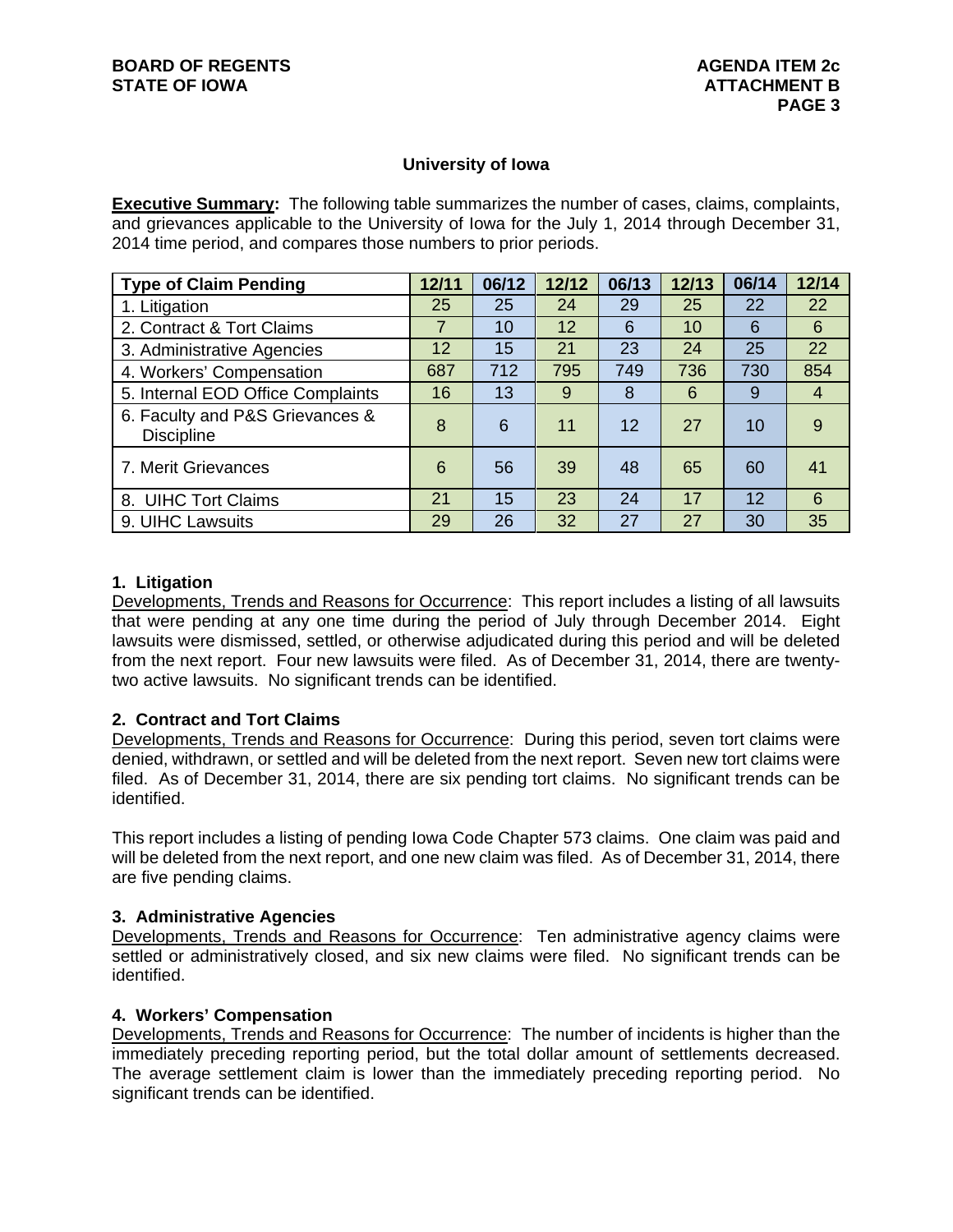### **5. Internal Discrimination Complaints**

Developments, Trends and Reasons for Occurrence: There were four cases pending during this reporting period. No significant trends have been identified.

#### **6. Faculty, P&S and SEIU Grievances**

Developments, Trends and Reasons for Occurrence: There were no faculty grievances, and one Professional and Scientific grievance active during this reporting period. There were nine active SEIU Grievances.

#### **7. Merit Grievances**

Developments, Trends and Reasons for Occurrence: As of December 31, 2014 there were fortyone active files. The number of grievances filed during this reporting period is lower than the normal range of variability.

#### **8. UIHC Tort Claims1**

Developments, Trends and Reasons for Occurrence: This report includes a listing of all tort claims that were pending at any one time during the period of July through December 2014. During this period, twenty-five tort claims were denied, withdrawn or settled and will be deleted from the next report. Nine of these tort claims have been filed as lawsuits, and are also reflected in section 9 of this report. Four new tort claims were filed during this reporting period. As of December 31, 2014 there were six pending tort claims.

#### **9. UIHC Lawsuits**

Developments, Trends and Reasons for Occurrence: This report also includes a listing of all lawsuits pending at any one time during the period of July through December 2014. Four lawsuits were dismissed, settled or otherwise adjudicated during this reporting period and will be deleted from the next report. Nine new lawsuits were filed during this reporting period. As of December 31, 2014 there were thirty-five pending lawsuits.

<sup>1</sup> Does not include small claims addressed by UIHC pursuant to a 28E Agreement with the Department of Justice. During this reporting period, three (3) 28E Agreement tort claims were settled directly by UIHC.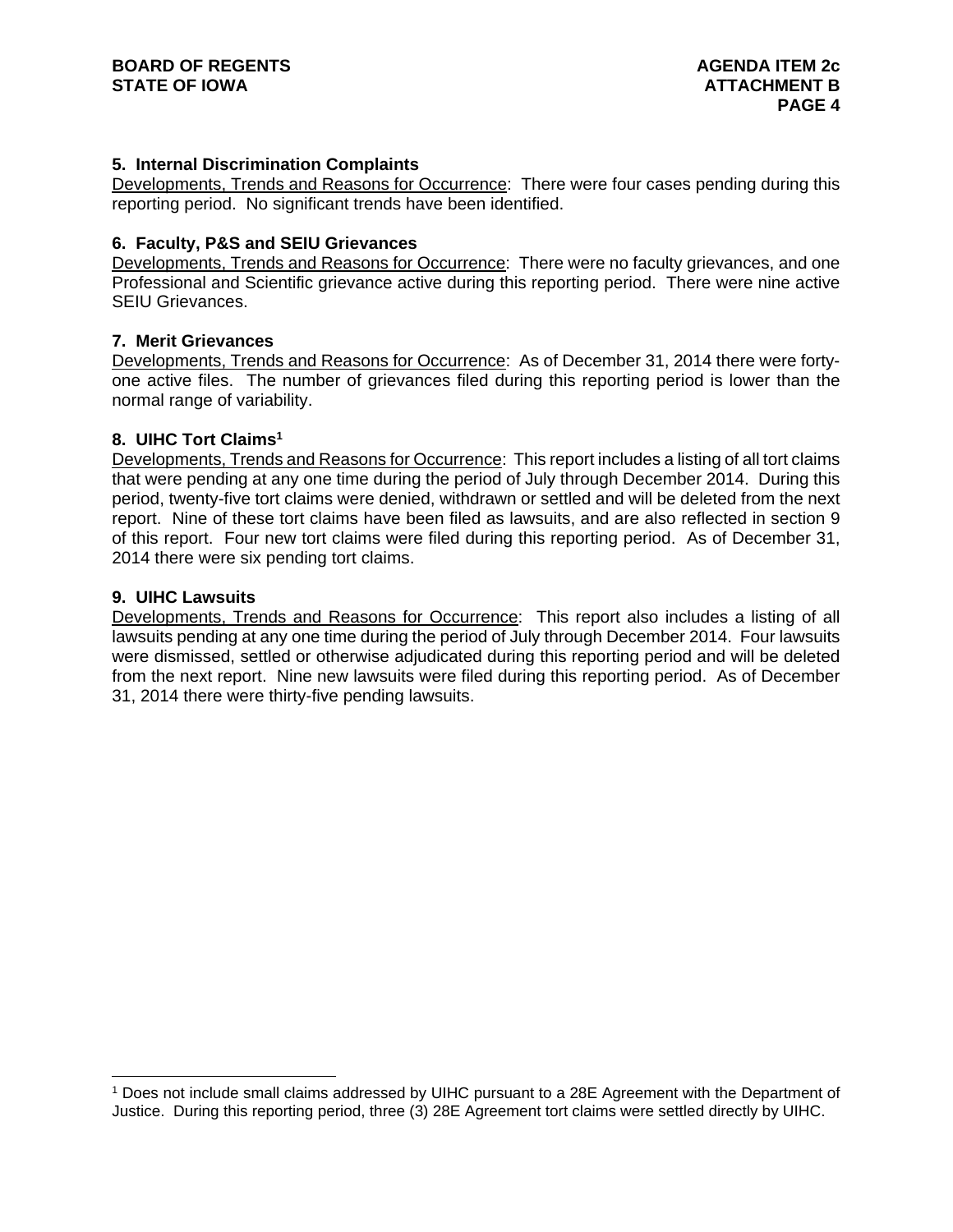### **Iowa State University**

**Executive Summary:** The following table summarizes the number of cases, claims, complaints, and grievances applicable to Iowa State University for the July 1, 2014 through December 31, 2014 time period, and compares those numbers to prior periods.

| <b>Type of Claim Pending</b>                         | 12/11 | 06/12 | 12/12          | 06/13 | 12/13 | 06/14 | 12/14 |
|------------------------------------------------------|-------|-------|----------------|-------|-------|-------|-------|
| 1. Litigation                                        | 8     | 9     | 10             | 9     | 9     | 9     | 12    |
| 2. Contract and Tort Claims                          | 20    | 21    | 29             | 30    | 31    | 34    | 17    |
| 3. Administrative Agencies                           | 5     |       | $\overline{2}$ |       | 3     | 9     | 11    |
| 4. Workers' Compensation                             | 253   | 188   | 184            | 185   | 161   | 178   | 156   |
| 5. Internal Discrimination<br>Complaints             | 4     |       | 4              | 13    | 16    | 21    | 23    |
| 6. Faculty and P&S Grievances &<br><b>Discipline</b> | 4     | 10    | 15             | 8     | 8     | 11    | 10    |
| 7. Merit Grievances                                  | 20    | 18    | 8              | 6     |       |       |       |

### **1. Litigation**

Developments, Trends and Reasons for Occurrence: Dennis Smith's Iowa Supreme Court appeal concluded with an award of \$650,000 against the University. The case remains active for determination of attorney's fees. The Eighth Circuit Court of Appeals dismissed Suzanne Clark's appeal, although a Petition for Enbanc Hearing was filed on January 4, 2015. The Board of Regents' decision on the dismissal of an appeal by Dr. Moulay Tidriri was affirmed. During this reporting period, four new suits were filed (Gerlich v. Leath, et al; Kleiman v. State of Iowa; Huss v State of Iowa; and Sackos v NCAA, et al.) Three cases reported during the prior period (Clark, Palo and IIHBRA) remain pending.

### **2. Contract and Tort Claims**

Developments, Trends and Reasons for Occurrence: There were no significant developments related to tort claims (15 pending claims). Contract claims have decreased due, in part, to the resolution of Iowa Code Chapter 573 subcontractor claims on two projects.

### **3. Administrative Agencies**

Developments, Trends and Reasons for Occurrence: Five complaints were closed during this reporting period. Five new complaints were filed, although three of those cases arise from similar circumstances. One new case involves a complaint with the U.S. Department of Education, Office of Civil Rights, and concerns an ongoing sexual assault disciplinary proceeding involving two students.

### **4. Workers' Compensation Claims**

Developments, Trends and Reasons for Occurrence: The number of claims and missed days continues to decrease, although the total dollar amount of settled claims has increased. It is expected that the increase in dollar amount is a result of usual variation, although the University will continue to monitor this area.

#### **5. Internal Discrimination Complaints**

Developments, Trends and Reasons for Occurrence: Ten internal discrimination cases involved student-on-student harassment and violence. Most of these cases involved sexual assault,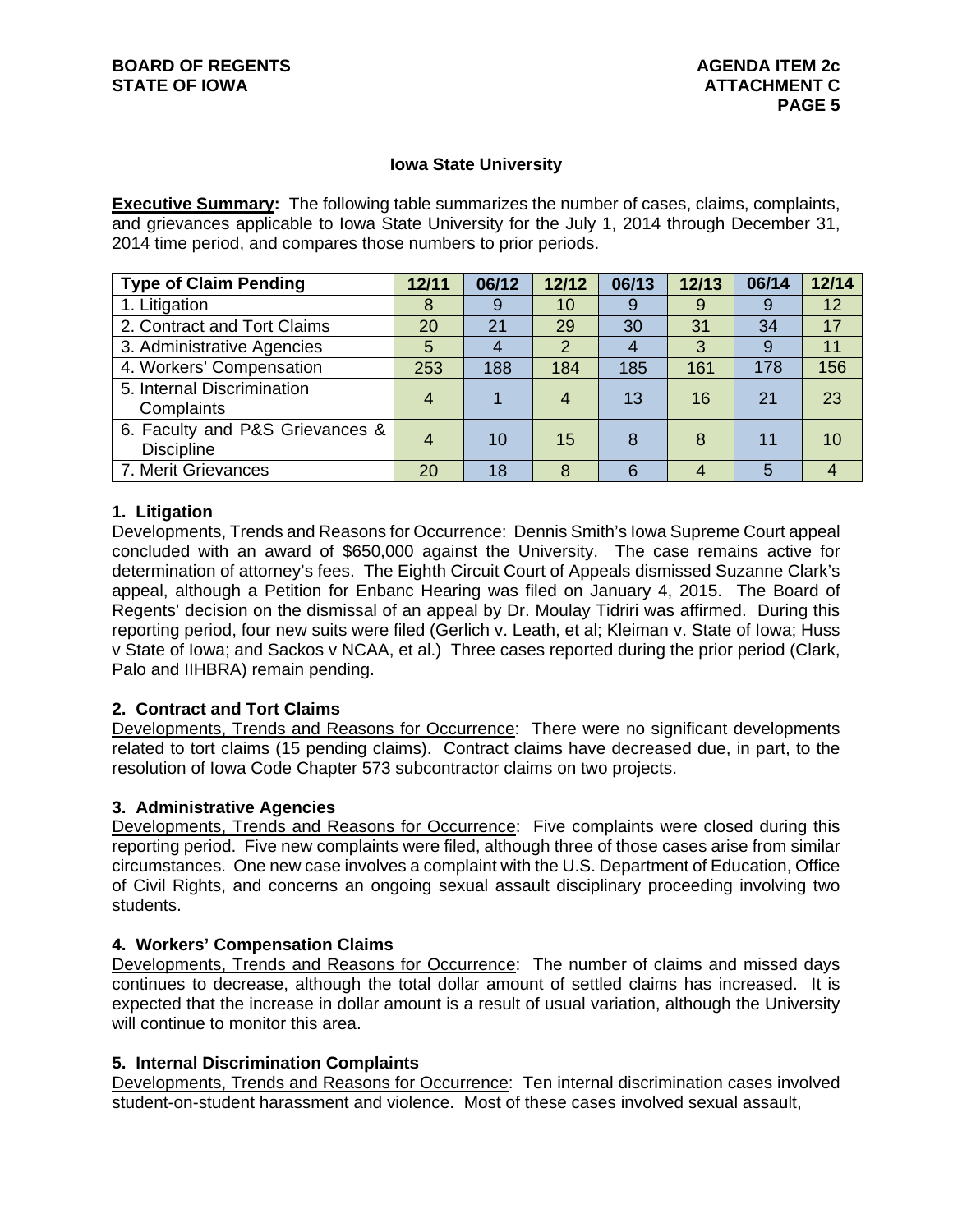sexual harassment or domestic violence. The remaining thirteen cases involved claims against faculty, staff or the University. There is no prevailing theme among the claims involving employees.

### **6. Faculty and P&S Grievances and Disciplinary Cases**

Developments, Trends and Reasons for Occurrence: One faculty conduct matter is currently pending on appeal to the President. Three faculty conduct matters have been closed. Four nondisciplinary faculty appeals have been resolved.

Two Professional and Scientific (P&S) appeals were received during this reporting period. These complaints arose from a single incident and have been resolved.

### **7. Merit Grievances**

Developments, Trends and Reasons for Occurrence: One new grievance was filed during this reporting period and remains pending. Three grievances filed during the prior reporting period have been denied and one grievance was resolved.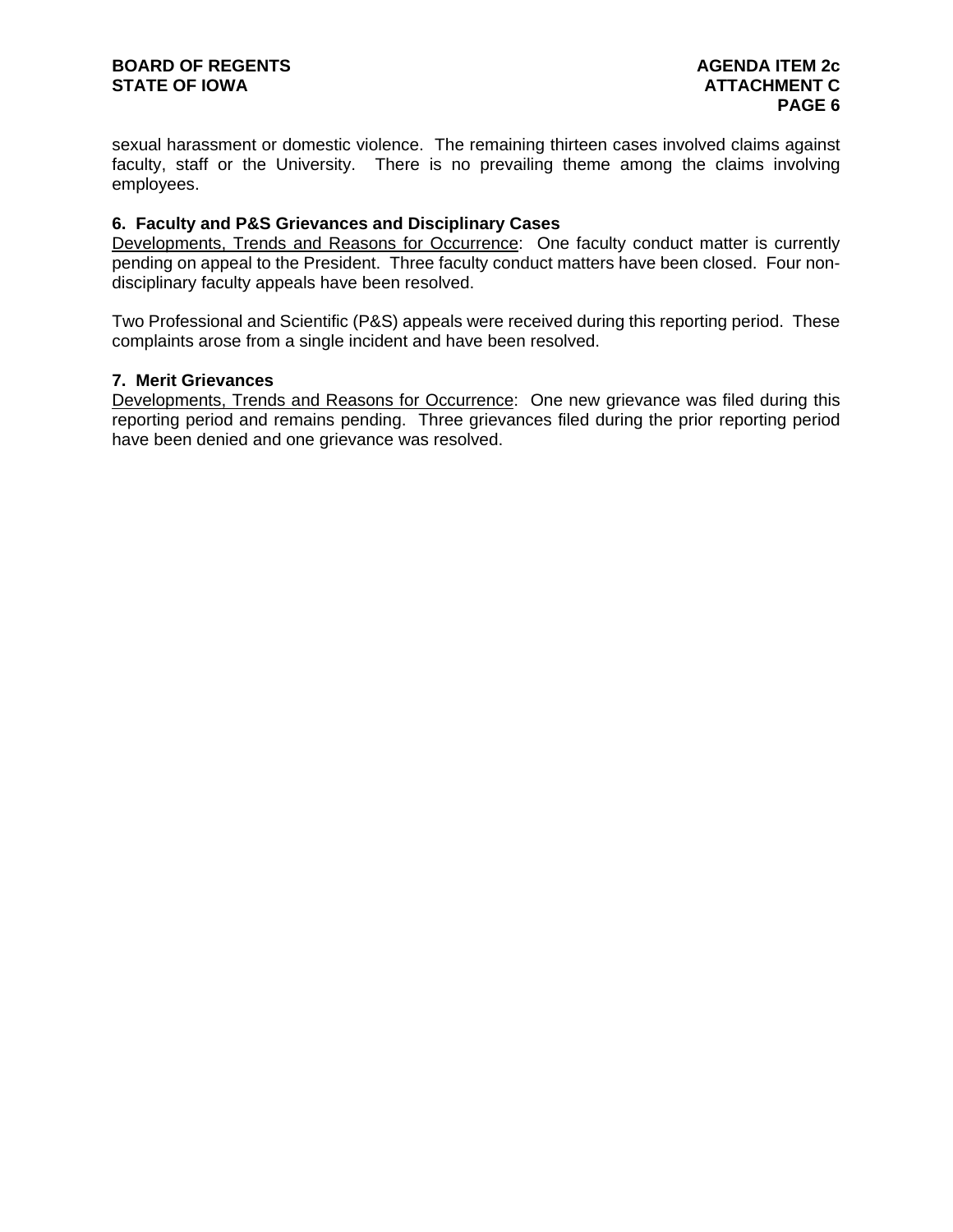### **University of Northern Iowa**

**Executive Summary:** The following table summarizes the number of cases, claims, complaints, and grievances applicable to the University of Northern Iowa for the July 1, 2014 through December 31, 2014 time period, and compares those numbers to prior periods.

| <b>Type of Claim Pending</b>                       | 12/11 | 06/12 | 12/12 | 06/13 | 12/13 | 06/14 | 12/14 |
|----------------------------------------------------|-------|-------|-------|-------|-------|-------|-------|
| 1. Litigation                                      | 6     |       |       | 5     |       |       |       |
| 2. Tort and Contract Claims                        |       | ◠     | 6     | 10    |       | 16    | 12    |
| 3. Administrative Agencies                         | 5     |       | 5     |       |       | 3     |       |
| 4. Workers' Compensation                           | 68    | 80    | 70    | 111   | 65    | 79    | 66    |
| 5. Internal Discrimination Complaints              |       |       | 6     |       |       | 6     |       |
| 6. Faculty & P&S Grievances &<br><b>Discipline</b> | 13    | 23    | 16    | 16    |       |       | 8     |
| 7. Merit Grievances                                | 5     | 10    | 5     | 8     | 14    | 14    | 10    |

#### **1. Litigation**

Developments, Trends and Reasons for Occurrence: The number of lawsuits remains consistent with prior reporting periods. Two pending lawsuits involve the three Regent universities. No apparent trends have been identified.

### **2. Tort and Contract Claims**

Developments, Trends and Reasons for Occurrence: The number of pending tort and contract claims remains consistent with prior reporting periods. No apparent trend has been identified.

#### **3. Administrative Agencies**

Developments, Trends and Reasons for Occurrence: The number of administrative agency complaints increased slightly, but remains within the normal range of variability. No apparent trends have been identified.

#### **4. Workers' Compensation Claims**

Developments, Trends and Reasons for Occurrence: There was a decrease in the number of workers' compensation claims filed during this reporting period. The total dollar amount for approved claims increased slightly. No apparent trends have been identified, although the University will continue to monitor this area.

#### **5. Internal Discrimination Complaints/Investigations**

Developments, Trends and Reasons for Occurrence: The number of complaints remains consistent with prior reporting periods. Six new cases were filed, and five pending cases were resolved.

#### **6. Faculty and P&S Grievances and Disciplinary Cases**

Developments, Trends and Reasons for Occurrence: The number of cases in this category increased slightly when compared to the prior period. The University continues to monitor and work on faculty and P&S grievances and disciplinary cases.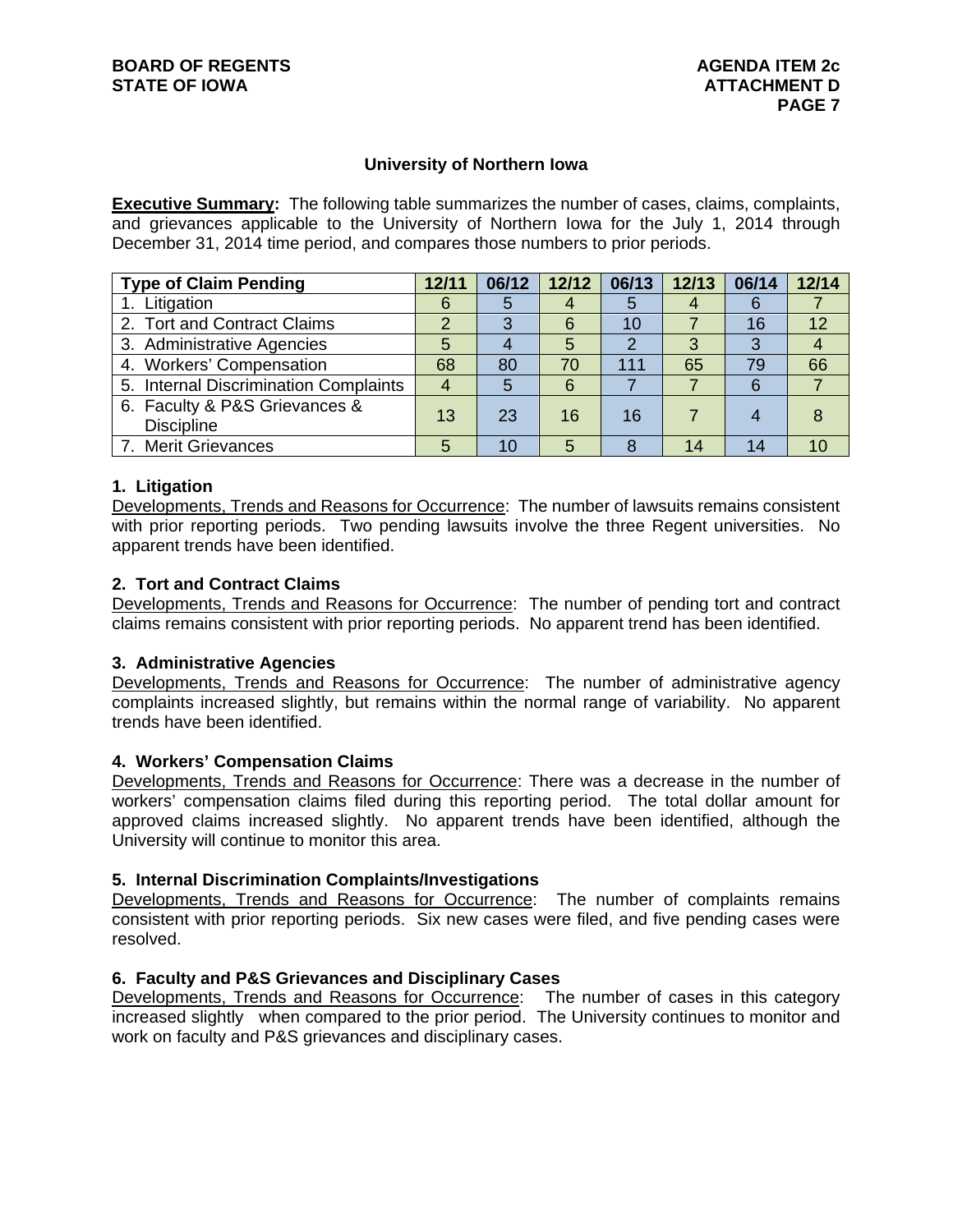# **7. Merit Grievances**

Developments, Trends and Reasons for Occurrence: The number of merit employee grievances decreased. The type of grievances do not reflect any apparent trends or overall issues.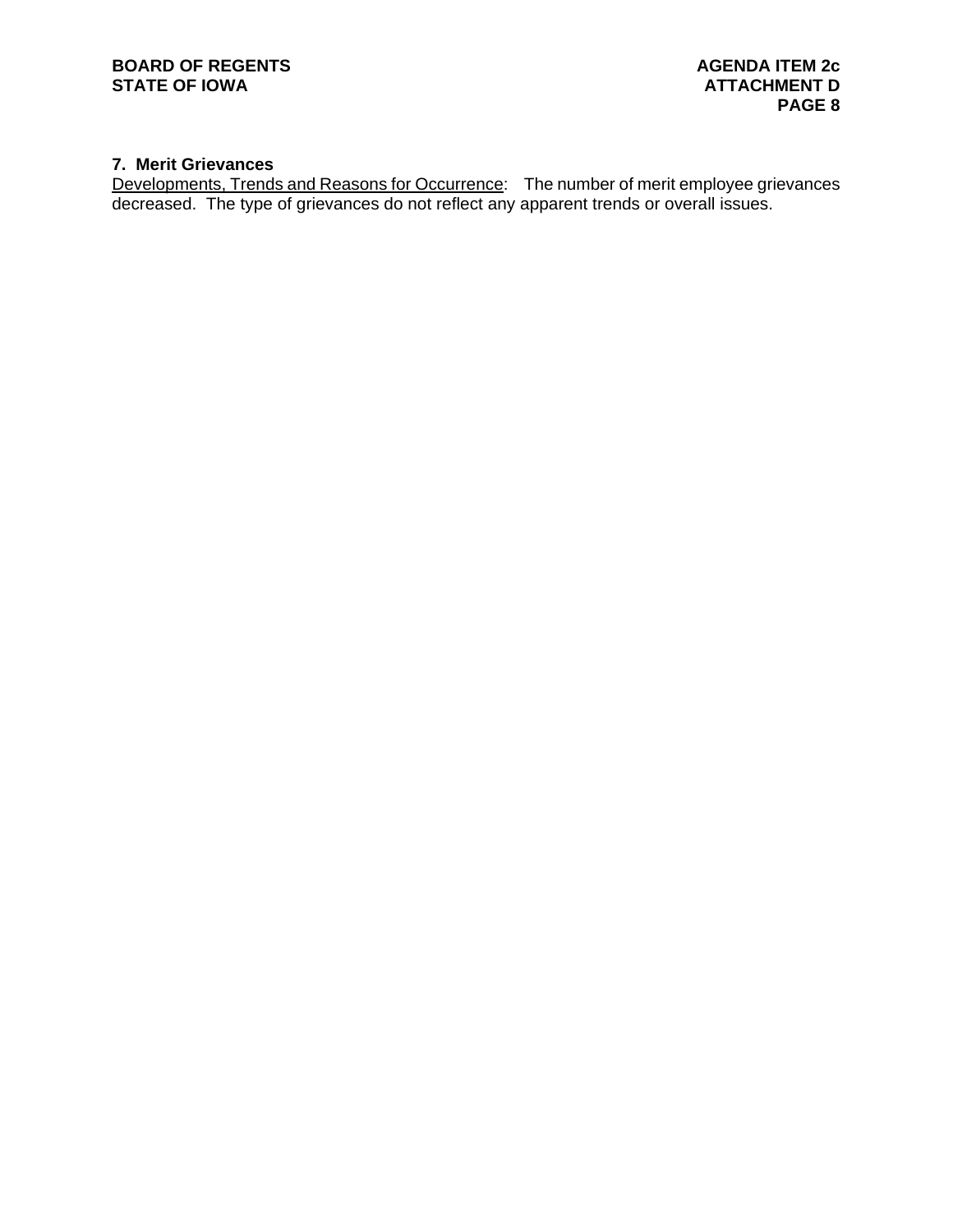# **Iowa Braille and Sight Saving School**

**Executive Summary:** The following table summarizes the number of cases, claims, complaints, and grievances applicable to the Iowa Braille and Sight Saving School for the July 1, 2014 through December 31, 2014 time period, and compares those numbers to prior periods.

| <b>Type of Claim Pending</b>                         | 12/11 | 06/12 |   | 12/12   06/13   12/13 |   | 06/14 | 12/14 |
|------------------------------------------------------|-------|-------|---|-----------------------|---|-------|-------|
| 1. Litigation                                        |       |       |   |                       |   |       |       |
| 2. Contract and Tort Claims                          |       |       |   |                       |   |       |       |
| 3. Administrative Agencies                           |       |       |   |                       |   |       |       |
| 4. Workers' Compensation                             |       |       | າ | 6                     | 5 | 6     |       |
| 5. Internal Discrimination Complaints                | 0     |       |   |                       |   |       |       |
| 6. Faculty and P&S Grievances &<br><b>Discipline</b> |       |       |   |                       |   |       |       |
| 7. Merit Grievances                                  |       |       |   |                       |   |       |       |

## **4. Workers' Compensation Claims**

Developments, Trends and Reasons for Occurrence: One workers' compensation claim was filed during this reporting period. There was no lost time associated with this claim.